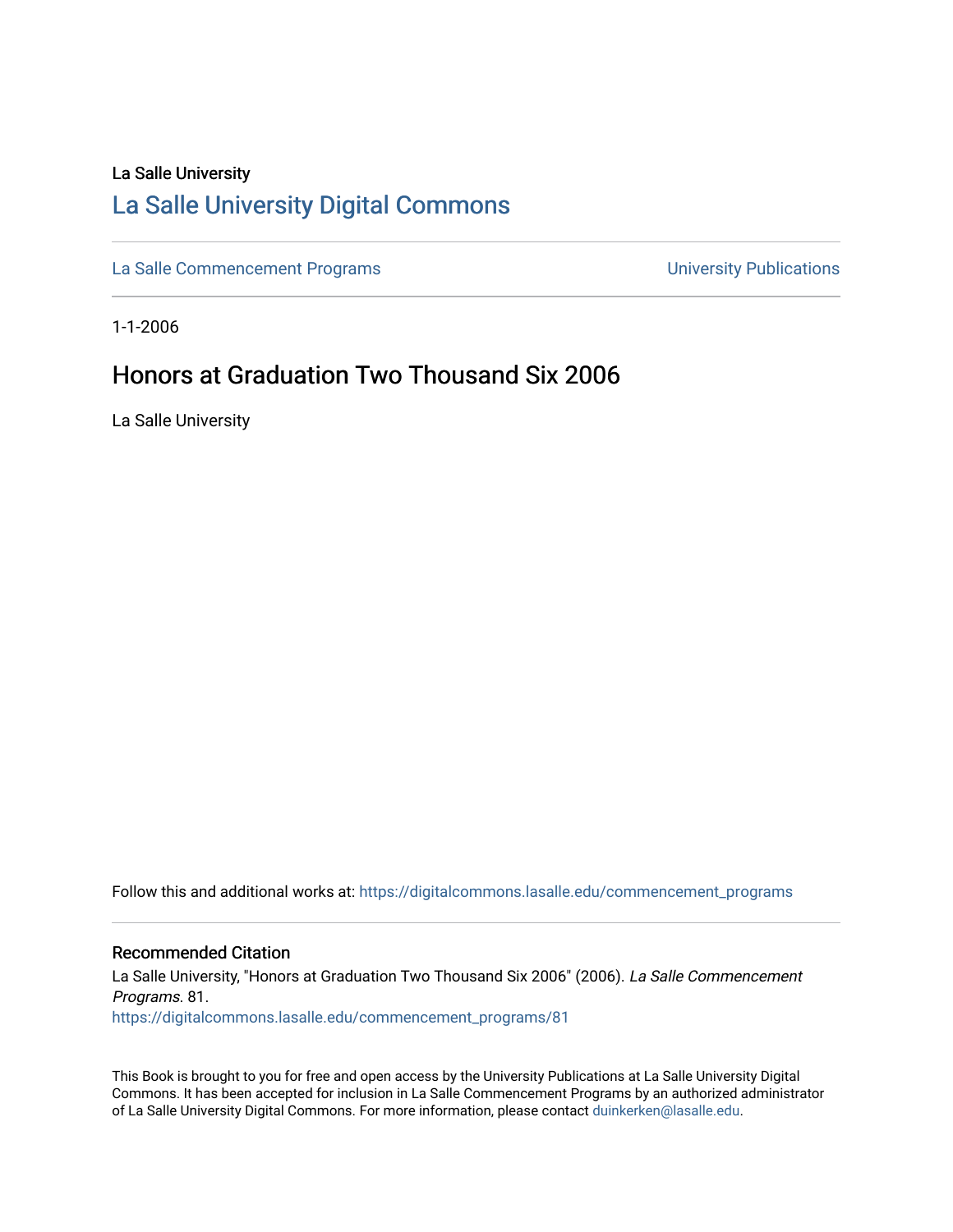## LA SALLE UNIVERSITY COMMENCEMENT



## HONORS AT GRADUATION

**TWO THOUSAND SIX**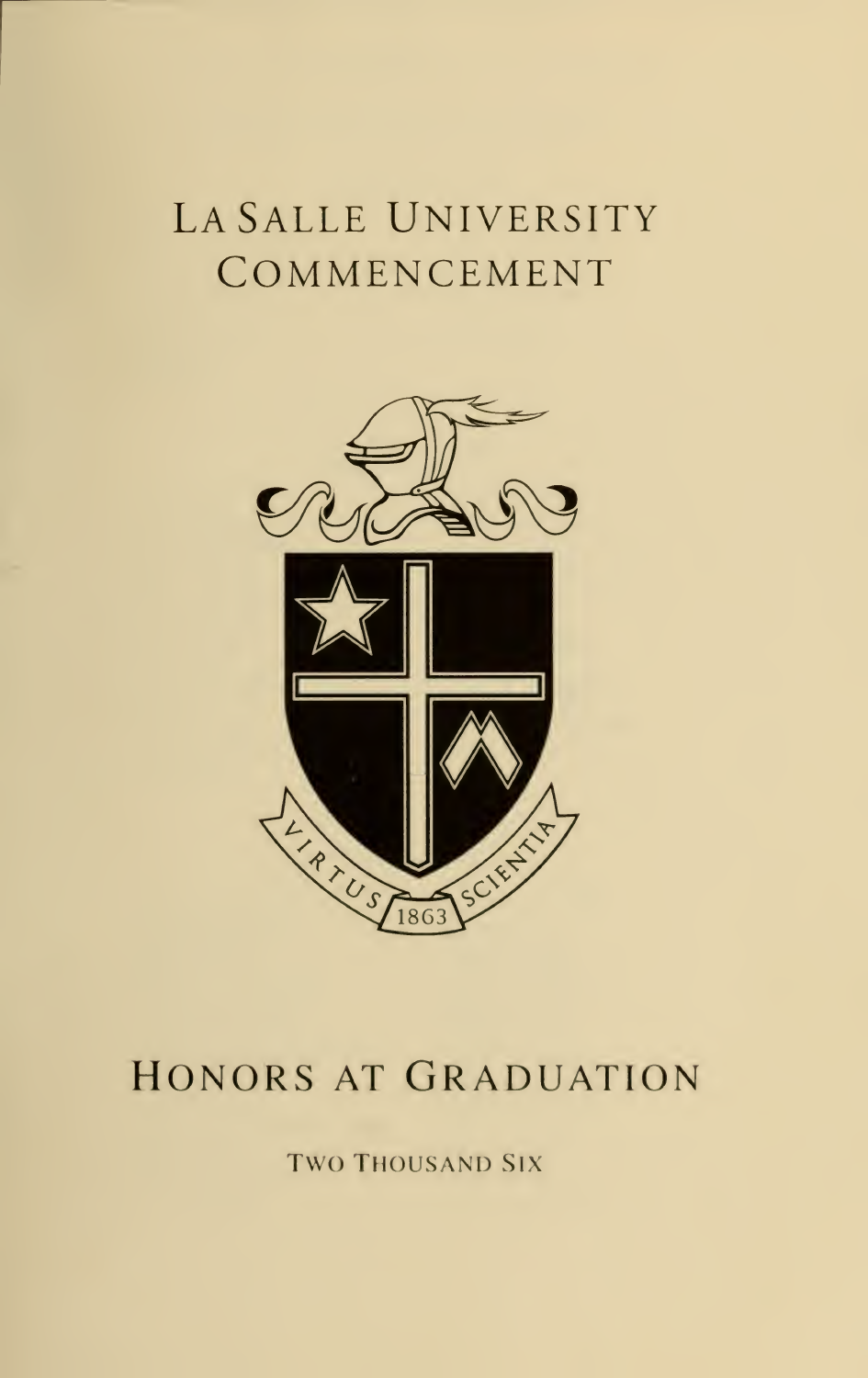Digitized by the Internet Archive in 2012 with funding from LYRASIS Members and Sloan Foundation

http://archive.org/details/honorsatgraduati06unse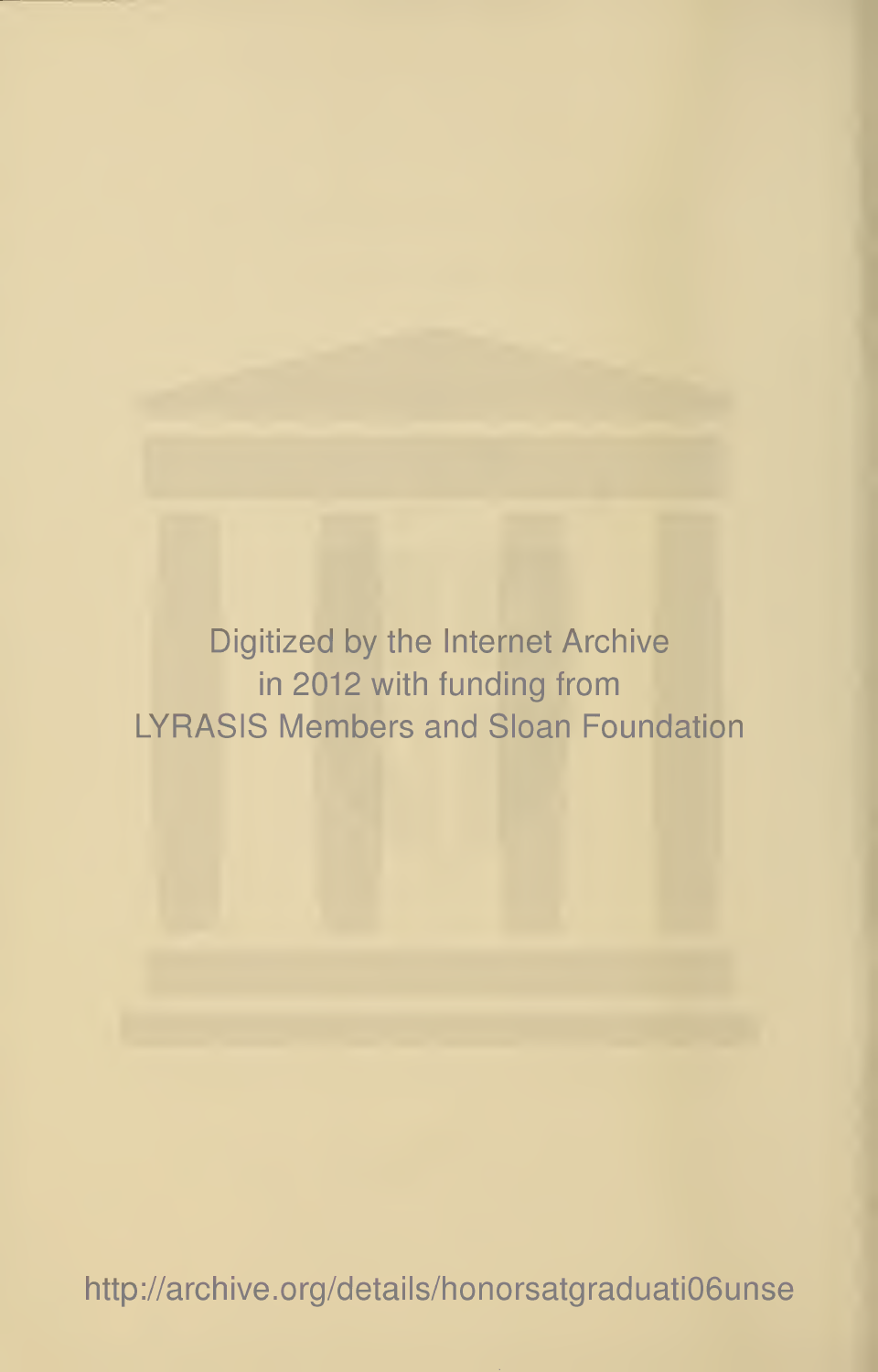### SCHOOL OF NURSING AND HEALTH SCIENCES

## BACHELOR OF SCIENCE IN NURSING

#### MAXIMA CUM LAUDE

- Dolores Talley Andrews Maya Rashmi Contractor Erin Katherine Forster Karen Anne Golla Elise Danielle Keppler Zenaida R. Kutz Susan Mattio
- Caitlin Maureen Reillv Nicole C. Shackelford Nicholas J. Sosnowski Kim Alison Whitaker Judith Kay Wright George J. Yogis

#### MAGNA CUM LAUDE

Jaclyn D. Britto Regina Maria Davey Brenda Howell-Engram Sonya A. Frierson Katie Aileen Gettings John R. Hollenbach Carol S. Ilagan Candace Cione Jennings NakeishaJ. Little Patricia Macolino Jennifer Elizabeth Mattson Judith Mealing

Grace Lillian Motley Roxanne J. O'Byrne Jenna A. Ogozarek Kristen Nicole Overberger Jennifer L. Quinn Linda B. Sands Mary Denise Shipley Kristin Elizabeth Smith Randi Yvonne Smith Steven George Szablewski Darlene K. Vernon

#### CUM LAUDE

Regina L. Agger-Ford Ana Sofia Alexandre Renee M. Barnes Rasheedah Sabreen Bowks Karletha Denise Brooks Irene Elizabeth Dudley Denise-Mary Margaret Fitzpatrick John Keller Lyubov Leykand Robert Richard McCarthy III Michele Mobley Michele Antoinette Morton Jill Lenore Motley

Lindsay M. Nicoletto Marion Perry Christine M. Phair Aimee Marie Raatzs Shannan M. Rafine Deborah A. Roats Jean Marie Samoyan Cathy L. Pembleton Santiago John <sup>I</sup> eonard Scarpitti Emily L. Simone Nancy Lee Yates Robert M. Yogis Bethany L. Zoeltsch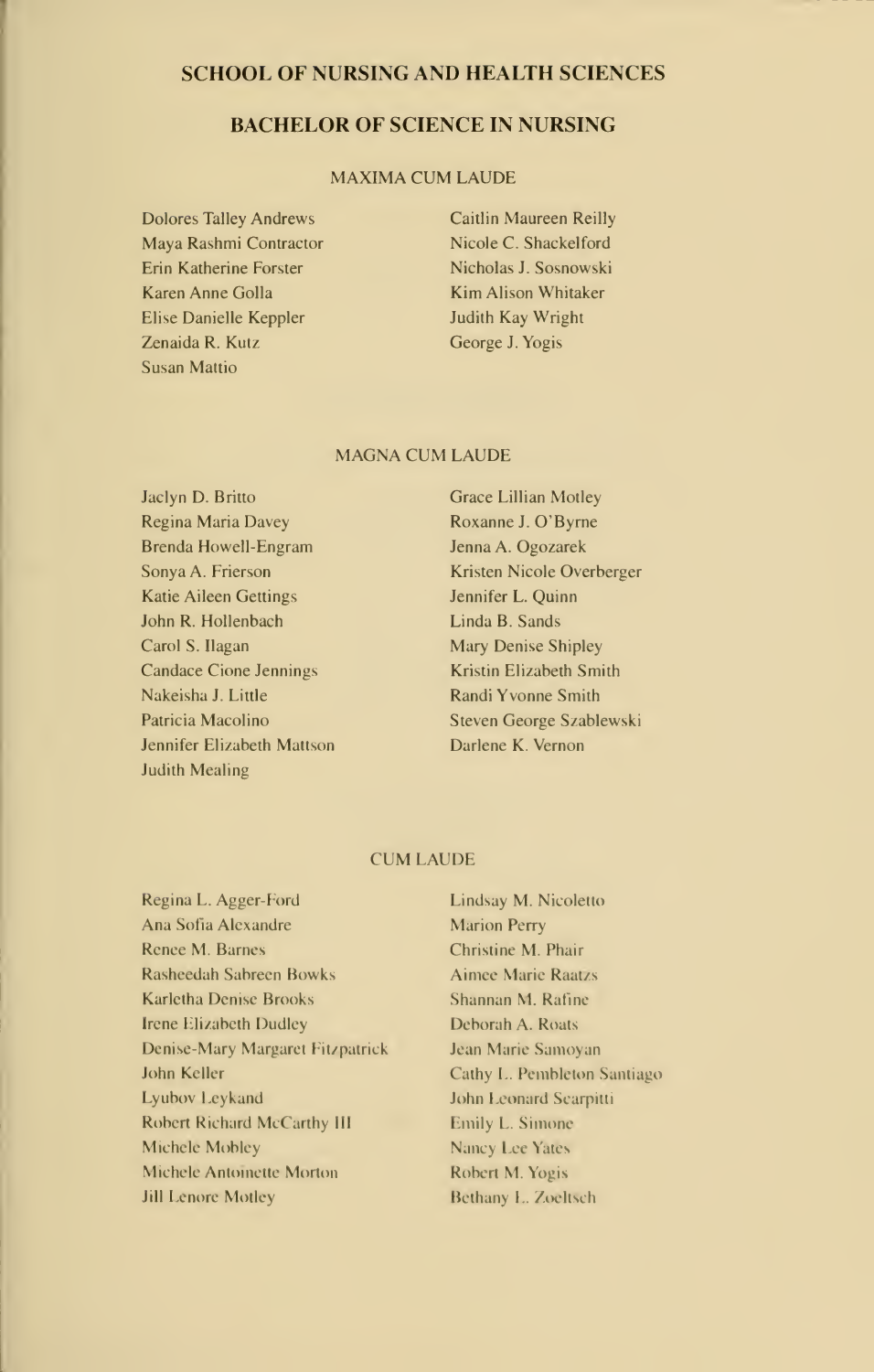## BACHELOR OF SCIENCE IN NUTRITION

## MAGNA CUM LAUDE

Stacey I.. Matthews

## CUM LAUDE

Yorine C. Bélizaire Kelly E. Cochlin

## BACHELOR OF SCIENCE

### MAXIMA CUM LAUDE

Dana M. Liston Kathleen Moira Moran Heather Lee Penny

### MAGNA CUM LAUDE

Leah Marie Gambino Sara Kathryn Jones Kathryn Elizabeth McKelvey

## CUM LAUDE

Elizabeth MarieAnne Knapp Maura Theresa Owens Agnieszka Szymula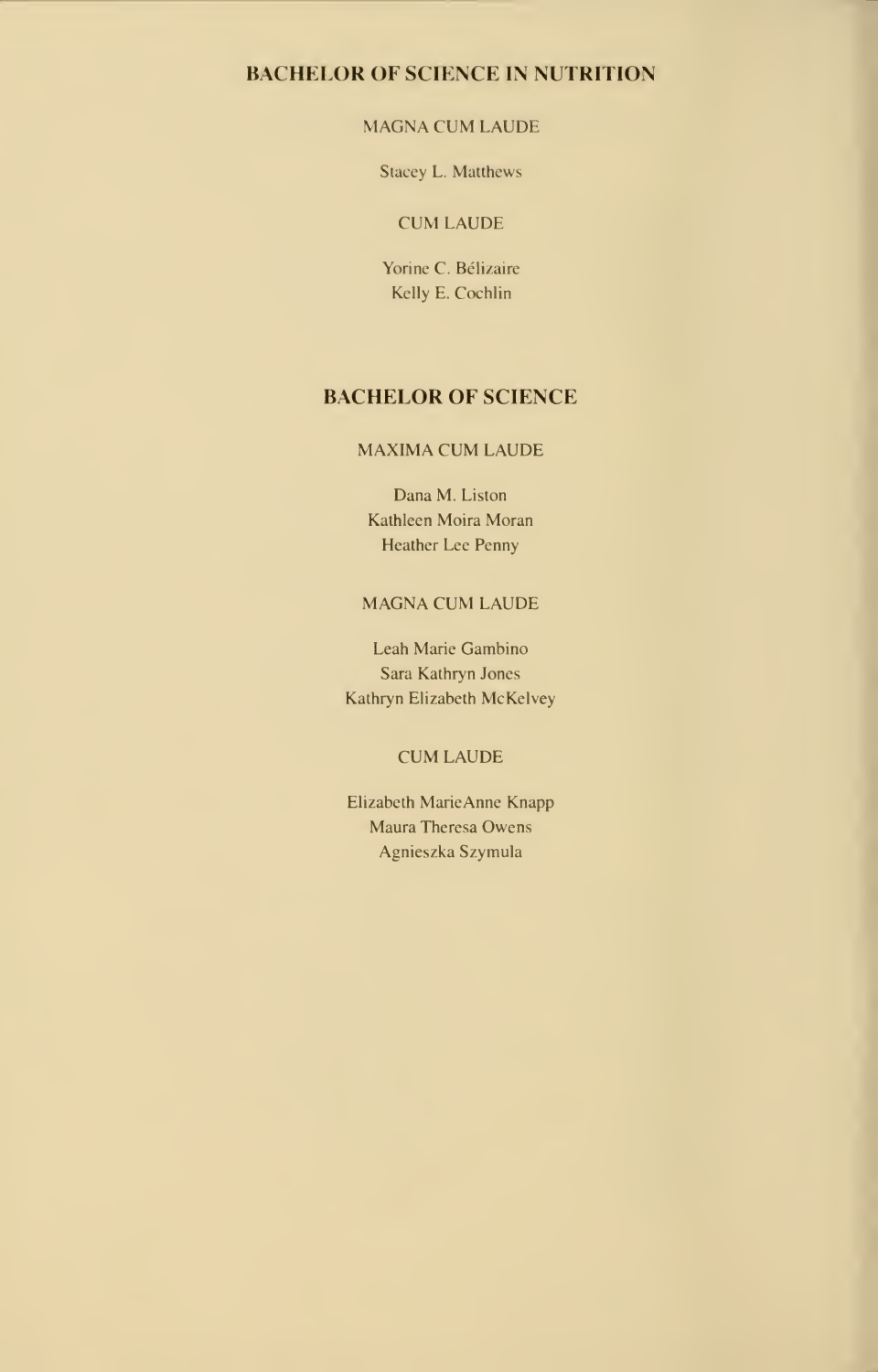#### SCHOOL OF BUSINESS

## BACHELOR OF SCIENCE IN BUSINESS ADMINISTRATION

#### MAXIMA CUM LAUDE

- Susanna Marie Conneen Dino Dedic Allison M. Guzowski Christopher John Jud Todd Charles Nobili
- Marco A. Onorato Sean Michael Rhatigan George Peter Sarianos Wesley E. Symes. Jr. Ibrahim Yagci

#### MAGNA CUM LAUDE

Luke Ignatius Brodzinski Stephanie Marie Buchko Elizabeth A. Bukis Christine Stefany Catanzaro Shani Victoria Davis Daniel Benjamin Goldman Lisa Ann Goldman Jenna Lynn Graber Jessica Kohl Holzinger Ashley Alexis O'Hearn Jordan William A. Katzmar, Jr. Danielle Marie Leonard Thomas B.Marasheski

Kevin John McGoIdrick Dennis Joseph McGowan. Jr. ErinLeigh McNuIty Jennifer Anne Meehan Alice Louise Myers Jennifer Marie Nowosielski Louis Daniel Russo III Ashley Florence Scott Matthew Alan Shaffer Nicole Alyssa Swetra Timothy Patrick Ward. Jr. Theresa Marie Weiss

#### CUM LAUDE

Steven J. Adelman Thomas R. Convery Diane M. Craig-Peterman Edward Robert D'lmperio Jill Frances Fisher Alissa Marie Franchini Suzanne Marie Gallagher Melissa Denise Gerbereux Jillian Patrice Goetz Elena Golubtsov Kathleen Brook Hennessey John James Iannello. Jr. Jason Edward Imperato Amy Bethanna Kaufman

Assunta Laudato Jillian Marie Lemongelli Michael Nelson Marin Anastasia Mclissaratos Monica Lynne Morrison Danielle Reneé Oberdick Nadya L. Popil Jeffrey Daniel Prigge Daniel Francis Serpentine, Jr. Patrick John Spicer Meghan Marie Swartz Edward P. Ioian **Brian Trost** John Richard Zayaitz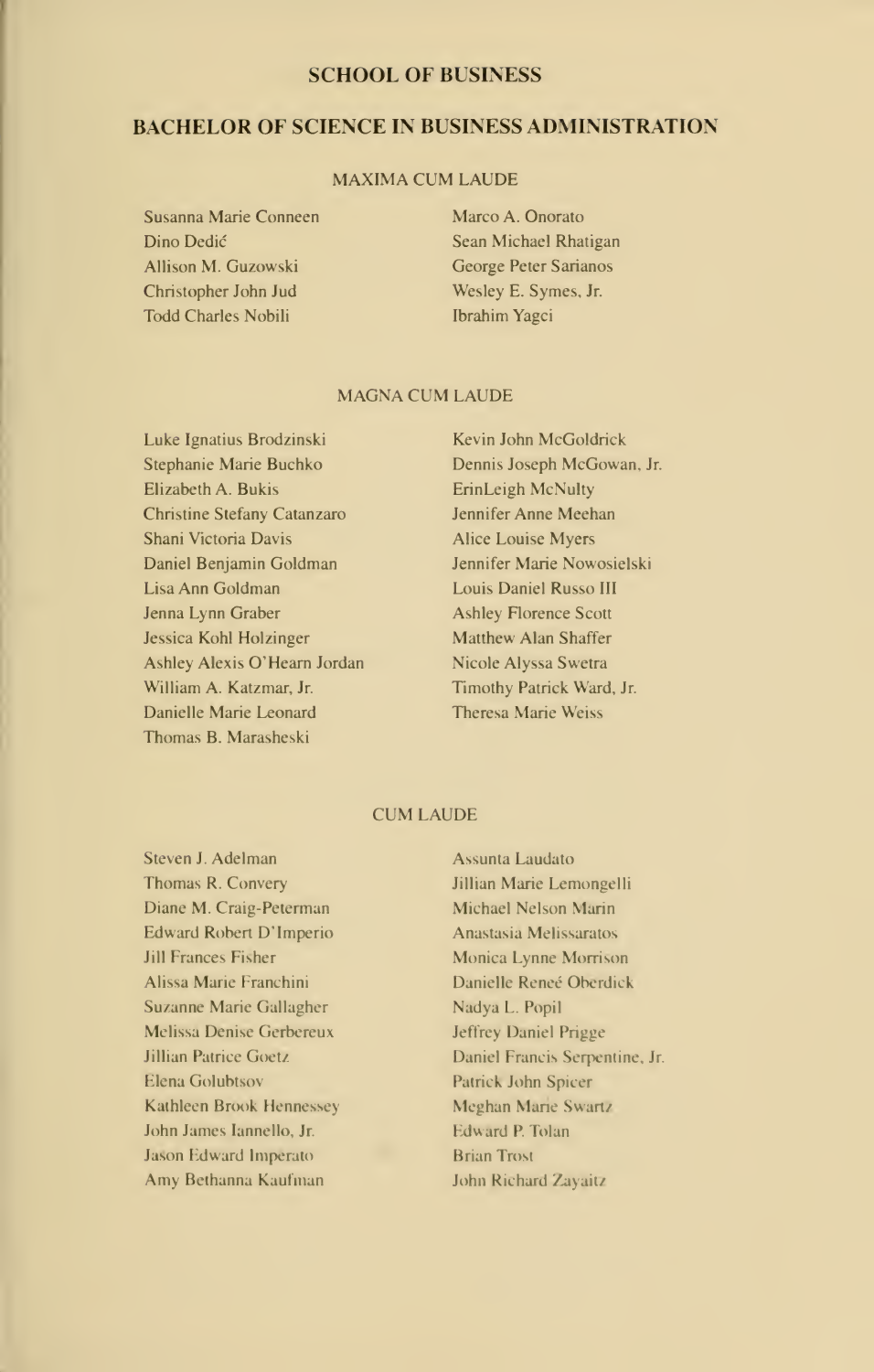## SCHOOL OF ARTS AND SCIENCES

## BACHELOR OF SOCIAL WORK

#### MAXIMA CUM LAUDE

Cristina Maria Cianfrani Elizabeth Ann Myers-Edwards Stephanie Susan Randazzo

#### MAGNA CUM LAUDE

Kathleen Patricia O'Grady Laura L. Tease

### CUM LAUDE

Leigh Ann Duca Kathleen Mary Haughey Erin Elizabeth McCabe Sara Ann Tease

## BACHELOR OF SCIENCE

#### MAXIMA CUM LAUDE

Joseph E. Konopka III Meridyth Ann Mascio Thomas Anthony Plick

#### MAGNA CUM LAUDE

Job James King Aaron Posner Ryan J. Tarrant

Jason Ryan Triglia Peter Charles Willis

## CUM LAUDE

Patrick Robert Beaty Mark Reiman Byrnes Daniel Alfred D'Angelo Robert V. House

Matthew John Kilrain Dustin Overturf Christopher Pompeo Matthew Robert Venanzi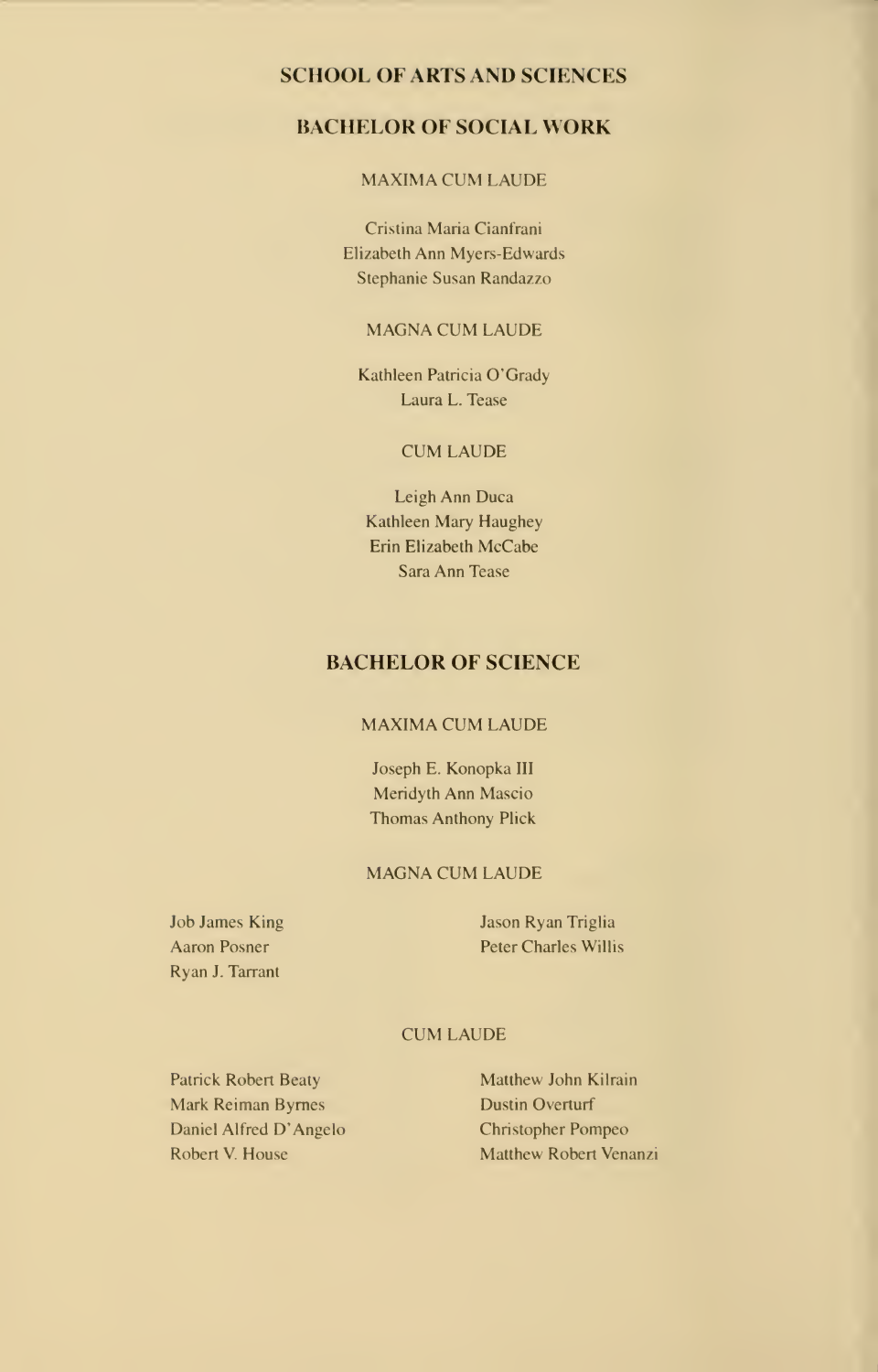## BACHELOR OF ARTS

#### MAXIMA CUM LAUDE

Michelle Lynne Bauer Rachel Ann Bausinger Alexandra T.Benjamin Erin Ann Brennan Regina A. Campbell Elisa M. Cannizzaro Anthony Howard Chwastyk Brendan Cooney Amanda Beth DaSilva Susan Marie Dilenno Lisa Marie Fahy Kevin Casey Feeney Patricia Ann Franklin Herbert Douglas Hall IV Julie Ann Kurzynowski Kevin Joseph Lagowski Carolyn Lemongelli Sarah L. Leslie

Tracy Anne Loh Hannah Beth Loper Kevin McHale Katherine Elizabeth Missimer Colleen Bridget Mullarkey Jessica Ann Reifer Donna Elizabeth Saracino John-Patrick Joseph Peter Schultz Jennie Lauren Sheiman Tracy A. Spurgeon Robin L. Stackhouse Vincent A. Tarducci, Jr.Danielle Amber Taylor Laura Ann Thackray Mary Suzanne Tramel Stacey Nicole Washington Diane Woyciechowski

#### MAGNA CUM LAUDE

Jaclyn Alexis Almeida Dominic Joseph Aquilino Nader Nabil Ata Michelle L. Boltz Joanne Marie Brennan Gail Katherine Auer Brice Beverly Lynn Brown Lauren Ann Bucci Kristen Elizabeth Burdette Eileen Campbell Kellyann Campbell Jamie Cecilia Carroll Stephanie E. Cartier James V. Chiariello III Jennifer Fries Corbett Eve Cruz Marie Theresa Farley Meghan Foster Bryan Patrick Gallagher Kara Nicole Gargiulo Kathleen W. Gaus Sherri Ann Granato Nancy Hecker Bridget Catherine Hoyle Genevieve Theresa Introcaso Ilona Anne Kane

Christine Lynn Kerwin Steven Christopher Klein Lauren Elizabeth Lee Meghan Eileen Lynch Joseph Dennis Martin Kathleen M. McGowan Andrea Lynn McMunn **Abby Sue Means** Theresa Marie Mintzer Megan Marie Moran Talisi Wairimu Mwai Matthew Henry Posivak Katharine Ashley Prokop Valerie Renee Pron Harry Peter Rissling Christine Mane Rock Christie Ann Romano Angela Maria Saracino Vanessa Ann Schwoerer Anne Maura Shoylin Andrew Thomas Stephan Emilie Bryn Stewart Amanda Tirado Patricia J. Tramontana Catrina Louise Vitagliano Nicole Marie Woods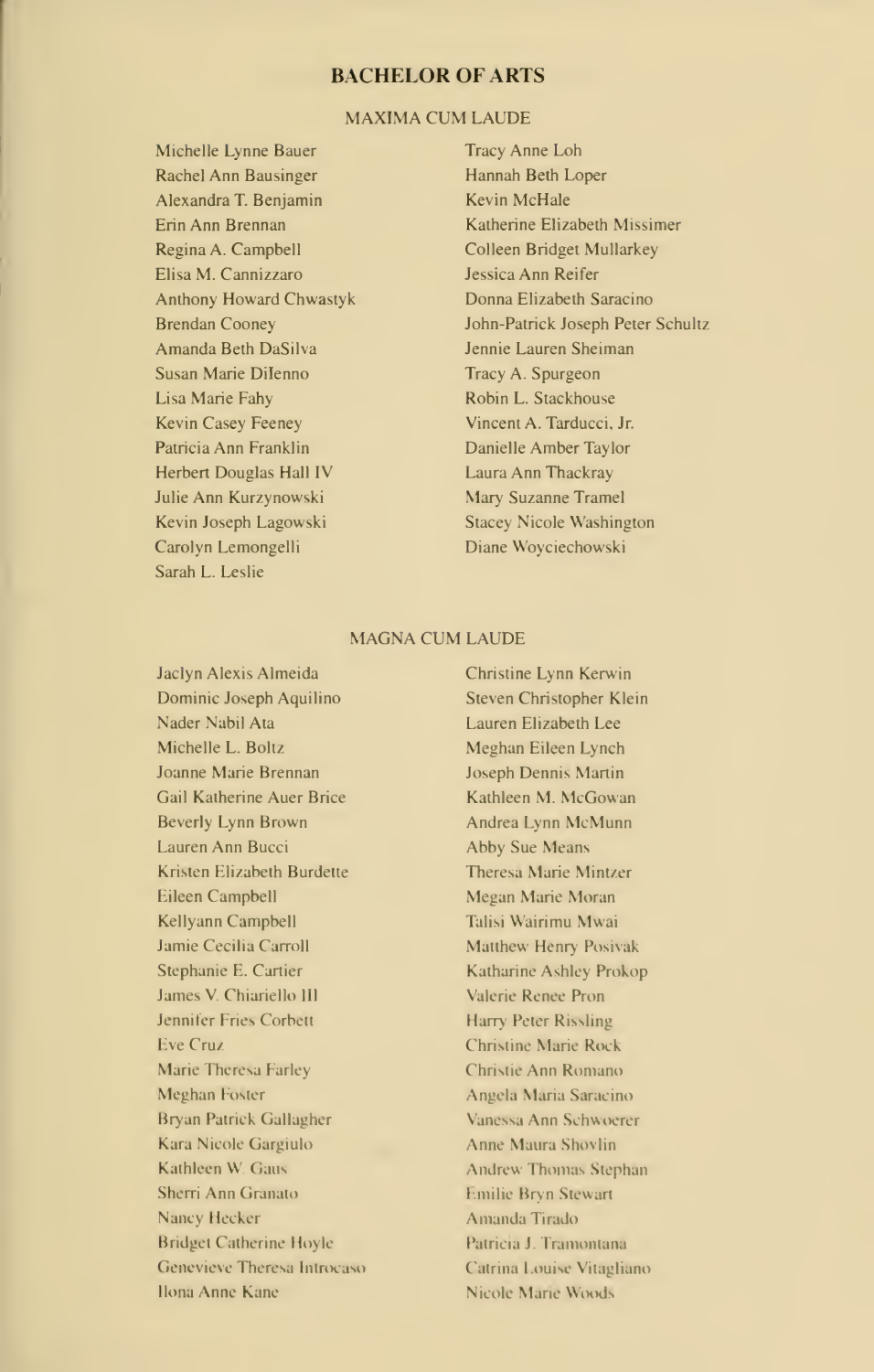### BACHELOR OF ARTS (Continued)

## CUM LAUDE

Nicholas Joseph Adornetto <sup>I</sup> isa <sup>I</sup> aDovi Ballistreri Dominique Elizabeth Barclay Charma Regena Bell II Jacquelyn Beth Brazill Marie D. Cantwell Liza Ann Cardamone Jamie Lynn Carey Melissa Jean Cirulli Leah Coles Steven Lauck Conway Stephanie Daly Sean Arthur Deiter Anthony Diorio Jessica Lynne Eisele Tara Marie Feeney Daniel P. Feld Elisabeth A. Field Courtney Kaye Forgeng Kristina Leigh Forster Aaron J. Fraver Joseph Gallagher Carlyn Michelle Gavaghan Anthony Joseph Gigantino George S.Giles IV Stefanie M. Gremmel Amber Marie Gruver Nicole Helverson Jennifer Lynn Hewlett Patrick Thomas Hogan Dylan Michael James Greg Kilcheski Stephanie Maria Kosakowski Hilary Jane Kuhn

Katharine Lantz Tasha Charlene Leibensperger Ashley Daire Lott Dana Michelle Madonna Glenda M. Marrero Patricia Miller Nicole Marie Minner Jonice Mond Lauren Marie Montanaro Erin Kathleen Oakes Katie Lynne O'Connor Veronica Marie O'Neill Karoline Kinga Orzechowski Sharon Ann Pavlichko Christine Mary Pollock Danielle Renee Poyner Angela Louise Quatse Michael Daniel Quinn Julie Radico Heidi Jane Ratcliffe Linda Rae Rogers Benjamin Robert Rosehart Maura Tina Schlindwein Stephanie Stampone Beth Yvonne Stevenson Andrew James Talaga Gregory Roland Thomas Fua-Disala Mika-Mika Valente Nerrisa Waite Patrick Francis Walsh Tracey A. Widgins-Lewis Amy S. Wienckowski Christina Michelle Ziccardi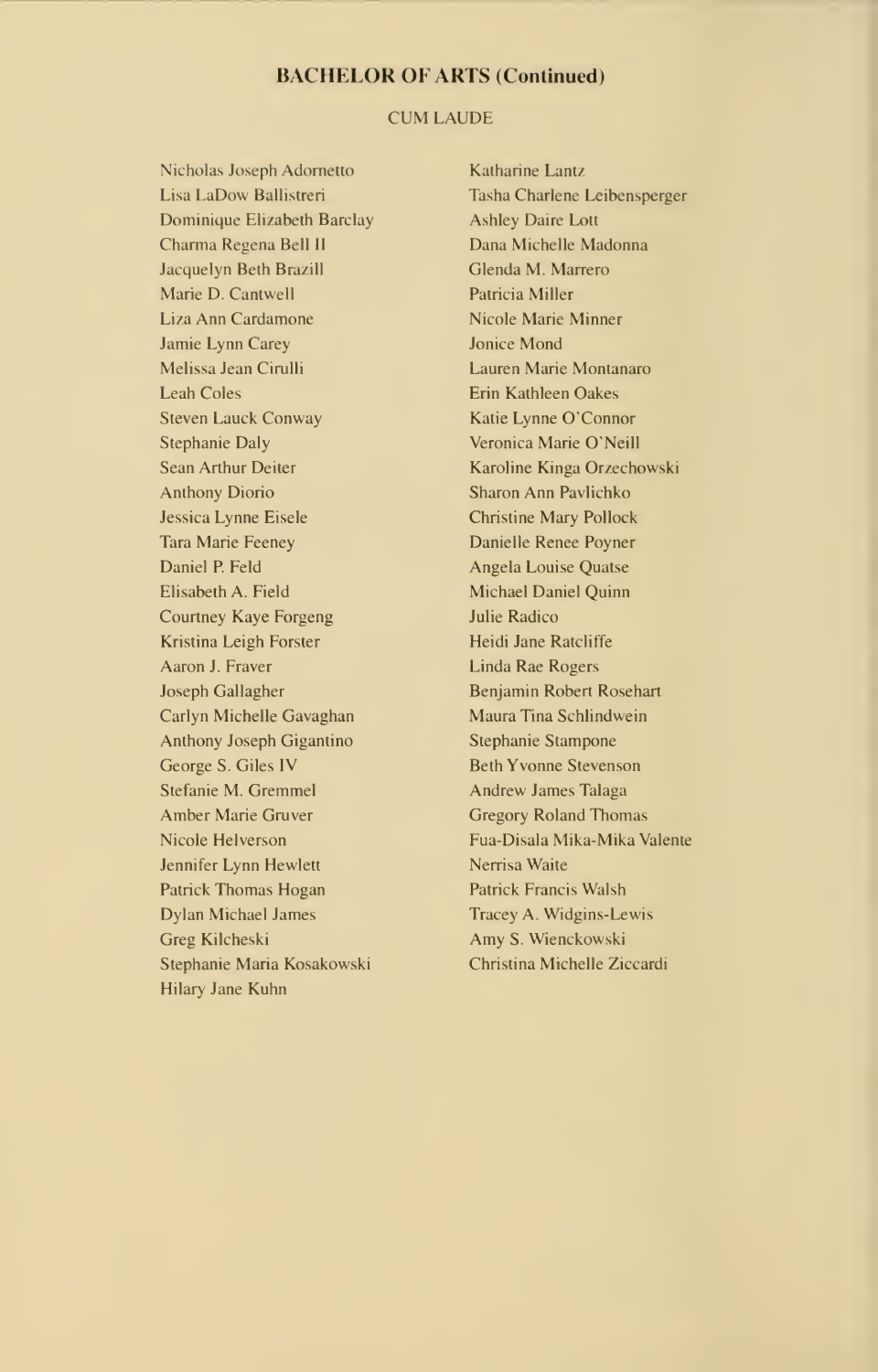## GENERAL UNIVERSITY HONORS

The students whose names appear below have satisfied the requirements specified by the University for graduation with the distinction of "General University Honors."

> Lisa Nicole Bottalico Elizabeth A. Bukis Elisa M. Cannizzaro Anthony Howard Chwastyk Susanna Marie Conneen Brendan Cooney Amanda Beth DaSilva Dino Dedic Lauren Catherine Eisele Lisa Marie Fahy Kevin Casey Feeney Daniel P. Feld Karen Anne Golla Allison M. Guzowski Patrick Thomas Hogan Ilona Anne Kane Elizabeth M. Kenny Elise Danielle Keppler Christine Lynn Kerwin Danielle Marie Leonard Christine L. Malizzia Meridyth Ann Mascio Kathleen M. McGowan

Kevin McHale Andrea Lynn McMunn Colleen Bridget Mullarkey Jennifer Marie Nowosielski Katie Lynne O'Connor Silvia R. Pereira Thomas Anthony Plick Christine Mary Pollock Jeffrey Daniel Prigge Katharine Ashley Prokop Valerie Renee Pron Jessica Ann Reifer Benjamin Robert Rosehart Matthew M. Ryan John-Patrick Joseph Peter Schultz Anne Maura Shovlin Colleen Elizabeth Smith Meghan Marie Swartz Nicole Alyssa Swetra Edward P. Tolan Matthew Robert Venanzi Timothy Patrick Ward. Jr.

The list of Honors recipients is tentative, the University reserving the right to make any changes required. Honors should appear on diplomas of eligible undergraduates. Undergraduate students eligible for Honors whose diplomas do not bear the appropriate notation should return the diplomas to the Registrar's Office within two weeks. Honors will be added and diplomas mailed.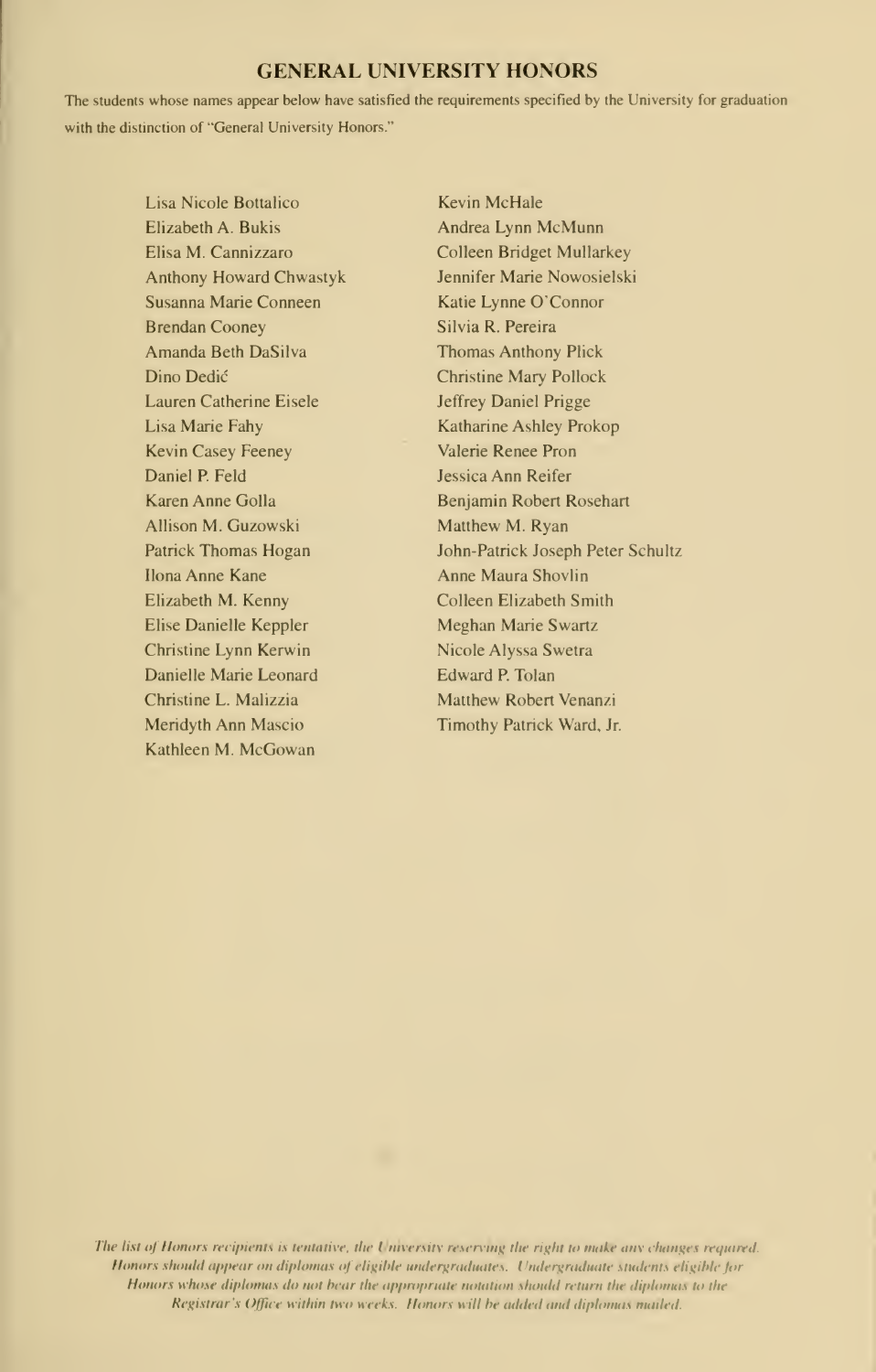#### DEPARTMENTAL AWARD WINNERS

#### SCHOOL OF ARTS AND SCIENCES

American Studies **Biology** Chemistry/Biochemistr) Computer Science Criminal Justice Communication Digital Arts and Multimedia Design **Economics** Education English (Day) English (Evening) Fine Arts Foreign Languages & Literatures Geology. Environmental Science. & Physics **History** Information Technology Integrated Science, Business. & Technology Mathematics Organizational Dynamics Philosophy Political Science Psychology Religion Social Work Sociology Sociology, Social Work. & Criminal Justice (Evening)

Aaron J. Eraver Lisa Marie Eahx Vanessa Ann Schwoerer Thomas Anthony Flick Amanda Beth DaSilva Kevin Casey Feeney Stacey Nicole Washington Michelle L. Boltz Kathleen W. Gaus Colleen Bridget Mullarkex Donna Elizabeth Saracino Mary Suzanne Tramel Fua-Disala Mika-Mika Valente Bridget Eileen List

Katherine Elizabeth Missimer Peter Charles Willis Joseph E. Konopka III

Meridyth Ann Mascio Susan Marie Dilenno John-Patrick Joseph Peter Schultz Regina A. Campbell Erin Ann Brennan John-Patrick Joseph Peter Schultz Cristina Maria Cianfrani Jennifer Erics Corbett Karoline Kinga Orzechowski

#### SCHOOL OF BUSINESS

Accounting (Day) Accounting (Evening) Finance (Day) Management Marketing

Todd Charles Nobili Alice Louise Myers Dino Dedic Marco A. Onorato Susanna Marie Conneen

#### SCHOOL OF NURSING AND HEALTH SCIENCES

**BSN (Day)** Maya Rashmi Contractor<br> **BSN (Eve)** Kim Alison Whitaker **BSN** (Eve) Kim Alison Whitaker<br> **LPN-BSN** Mancy Castagna Bar Nutrition Kelly E. Cochlin RN-BSN Judith Kay Wright<br>Speech-Language-Hearing Science Leah Marie Gambino Speech-Language-Hearing Science

Nancy Castagna Bartnik

Gonchar erubin

Lazaar Smalarz<sup>,</sup>

#### GRADUATE PROGRAMS

| Central & Eastern European Studies  | Marlene Trio Barlow           |
|-------------------------------------|-------------------------------|
| <b>Computer Information Science</b> | Steven Vsevolod Goucha        |
| Clinical-Counseling Psychology      | <b>Stacey Marie Herubin</b>   |
| Doctorate in Clinical Psychology    | Jaime Shannon Spinell         |
| Education                           | Holly Borcherdt Lazaar        |
| <b>History</b>                      | <b>Matthew Joseph Smalar:</b> |
| Information Technology Leadership   | Robert W. Delp                |
| MBA (Full-time)                     | Peter D. Frank                |
| MBA (Part-time)                     | Jeffrey O'Neal London         |
| Nursing                             | Eileen Kelly-Greco            |
| <b>Professional Communication</b>   | Ilona Rubino                  |
| <b>Professional Communication</b>   | Jaroslav Zeman                |
| in Prague                           |                               |
| Speech-Language Pathology           | Cheryl Reneé Nelson           |
| Speech-Language Pathology (5-Year)  | Gina Elena Madaline           |
| Theology and Ministry               | Linda G. Richardson           |